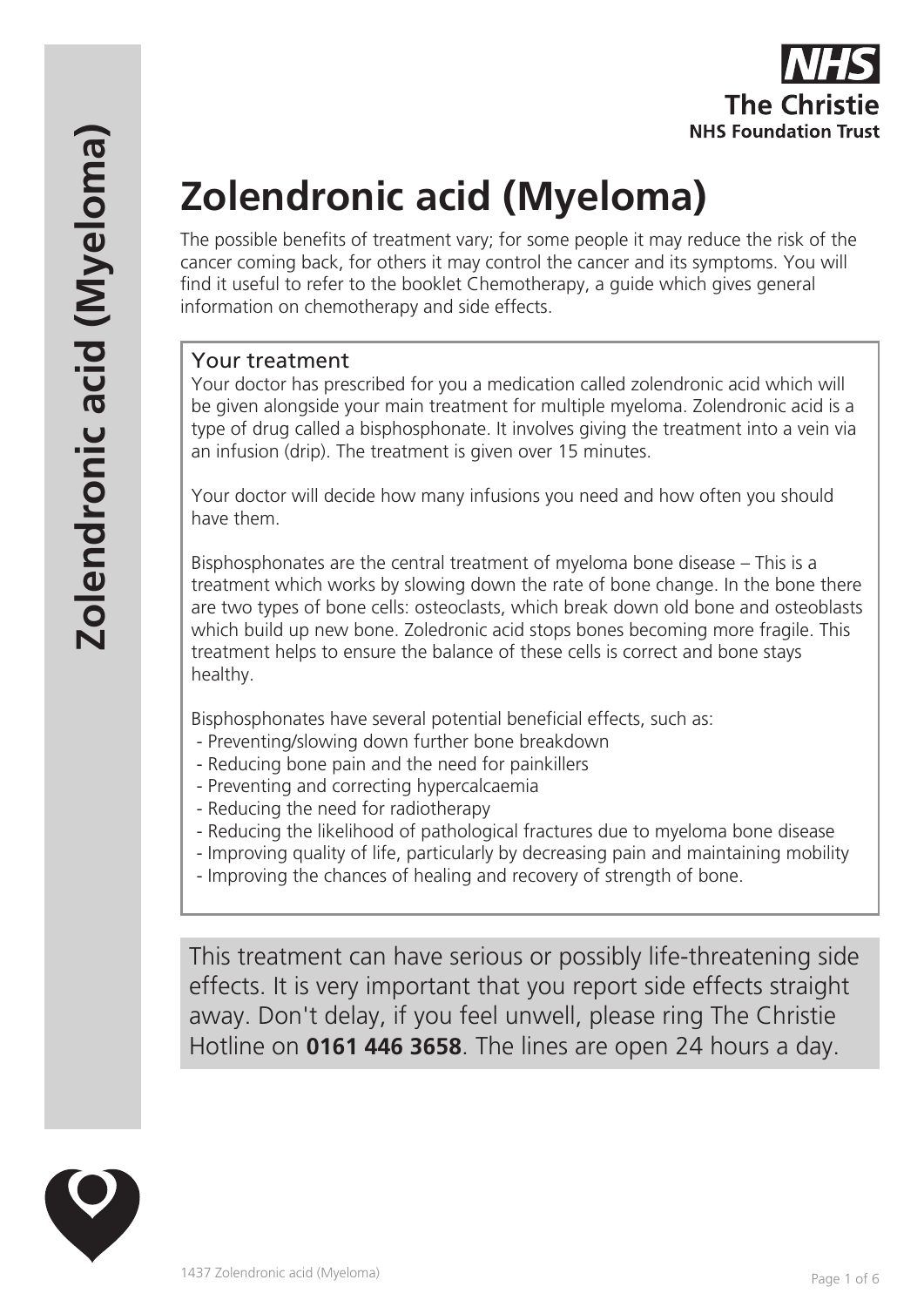# Increased risk of serious infection

You are vulnerable to infection while you are having chemotherapy. Minor infections can become lifethreatening in a matter of hours if left untreated. Symptoms of infection include fever, shivering, sweats, sore throat, diarrhoea, discomfort when you pass urine, cough or breathlessness. We recommend that you use a digital thermometer so you can check your temperature. You can buy one from your local chemist. A normal temperature is between 36ºC and 37.5ºC.

#### If your temperature is 37.5ºC or above, or below 36ºC or you have symptoms of an infection, contact The Christie Hotline straight away

# Common side effects (more than 1 in 10)

## • Flu-like symptoms

Zoledronic acid may cause flu like symptoms such as fever, fatigue, weakness, drowsiness, headache, chills and aches in your muscles, joints and bones. In most cases you do not need any specific treatment and the symptoms should improve after a short time. However, taking paracetamol can be helpful with these symptoms. A dose pre-infusion and regular paracetamol 2 days post infusion may benefit you.

## • Low calcium levels in the blood

Please contact The Christie Hotline on 0161 446 3658 immediately if you have spasms, twitches, or cramps in your muscles, and/or numbness or tingling in your fingers, toes or around your mouth. You may have low levels of calcium in your blood. Your doctor will monitor this and can offer you treatment if this happens. However, you may be given calcium and vitamin D combination supplements as a preventative measure (after your baseline bloods have been checked) to ensure your calcium remains in the normal range. These will continue for the entire time you are on zoledronic acid.

# Uncommon side effects (less than 1 in 10)

## • Nausea and vomiting, loss of appetite

The severity of this varies from person to person but most people do not have a problem with nausea and vomiting. If you do have these symptoms please contact The Christie adjuvant bisphosphonate service. You may be given anti-sickness medication to take at home.

## • Skin reactions

A skin reaction is not very common. However, sometimes the skin around the infusion site can become red and swollen. Some people may develop a rash and itching. If this happens please tell your doctor or nurse.

## • Conjunctivitis

If you develop red, sore and itchy eyes, please speak to your doctor.

## • Changes in renal function

You will have a blood test each time you have an infusion of zoledronic acid. This test is to ensure your corrected calcium and kidney function are within the normal range.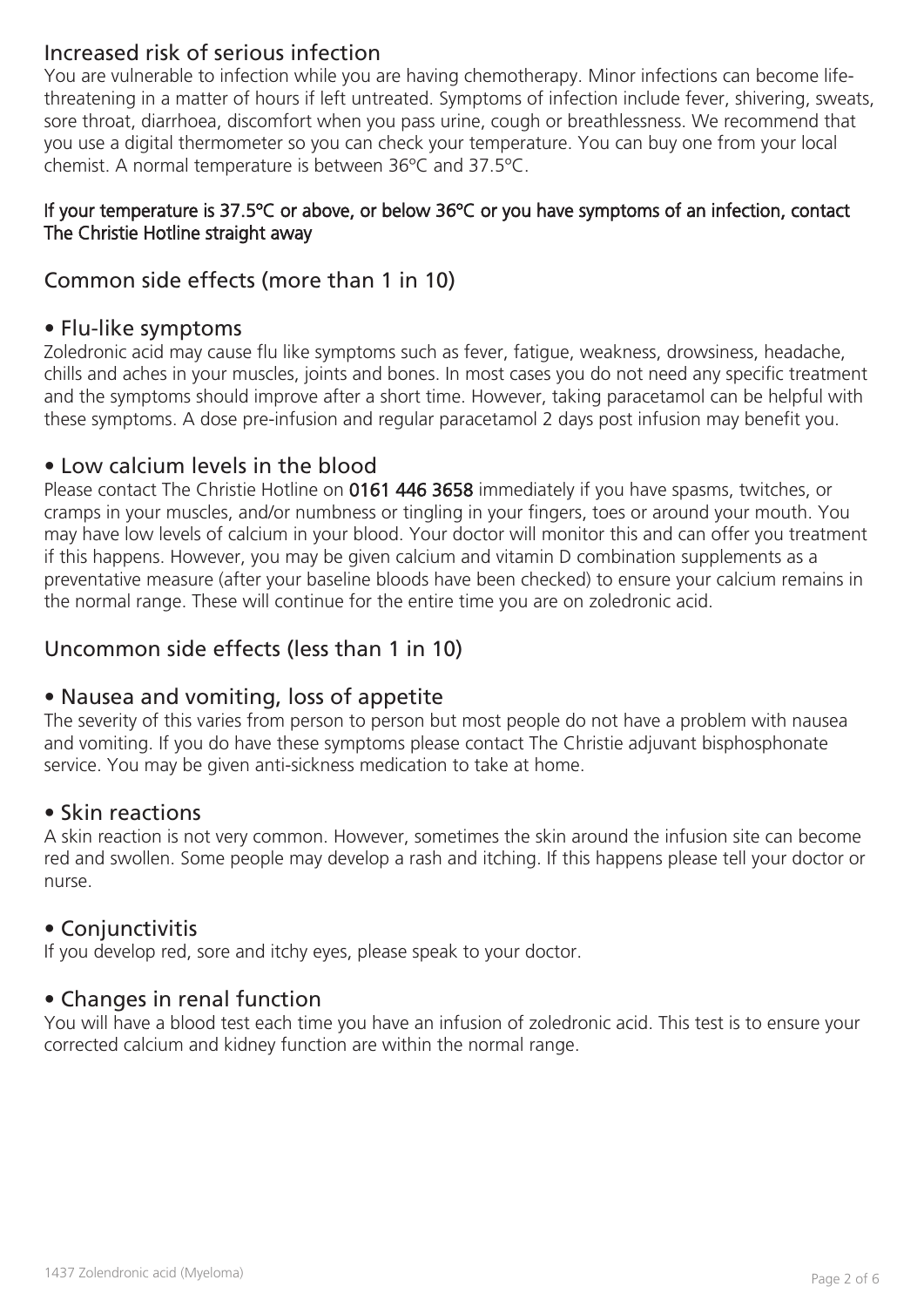# Rare side effects (less than 1 in 100)

# • Osteonecrosis of the jaw (Warning!)

Very occasionally, a rare side effect can occur with zoledronic acid, when there is necrosis (a loss of bone) or a breakdown of the jaw bone. It is called osteonecrosis of the jaw (ONJ) and can be a serious condition. Some of the symptoms are:

- pain, swelling or infection of the gums
- loosening of the teeth
- poor healing of the gums
- numbness or feeling of heaviness in the jaw

## Dental guidance

## What to do before commencing zoledronic acid

It is essential that you have a dental examination with a dentist before you start treatment with zoledronic acid. If you need any dental work, this must be done before you start this treatment.

## How to access an NHS dentist

There is no need to register with a dentist in the same way as with a GP because you are not bound to a catchment area. Simply find a dental practice that's convenient for you, whether it's near your home or work, and phone them to see if there are any appointments available. If you do not have a regular dental practice or are new to the area, you can search for an NHS dentist near you on the NHS choices website.

## If you need any dental treatment while taking zoledronic acid.

While you are having treatment with zoledronic acid, you should try to avoid invasive dental procedures for example having teeth removed. For non-invasive procedures such as tooth fillings, please speak to your dentist or Christie contact.

If you do have to have teeth removed while you are having treatment with zoledronic acid or soon after finishing treatment with zoledronic acid, it is important to discuss this with the Christie adjuvant bisphosphonate service contact first. They may be able to offer advice on the most appropriate way to proceed.

## Dental health and check ups

Try to keep your mouth clean and healthy at all times. You can continue to see your dentist for your normal, regular check-ups and cleaning (but not treatment). You can also see your dental hygienist. Show them this leaflet and the dental letter, as it is important that the dentist and dental hygienist know that you are receiving zoledronic acid.

#### If you have any of the symptoms listed above or any other dental problems tell your Christie contact immediately.

## Very rare side effects (less than 1 in 10,000)

## • Atypical fractures

Unusual fractures of the hip bone have been reported in patients receiving bisphosphonates. This usually occurs after very long term treatment with a bisphosphonate for osteoporosis. Such fractures are not usually the result of trauma. Please report any unusual hip, groin or thigh pain developed whilst on treatment.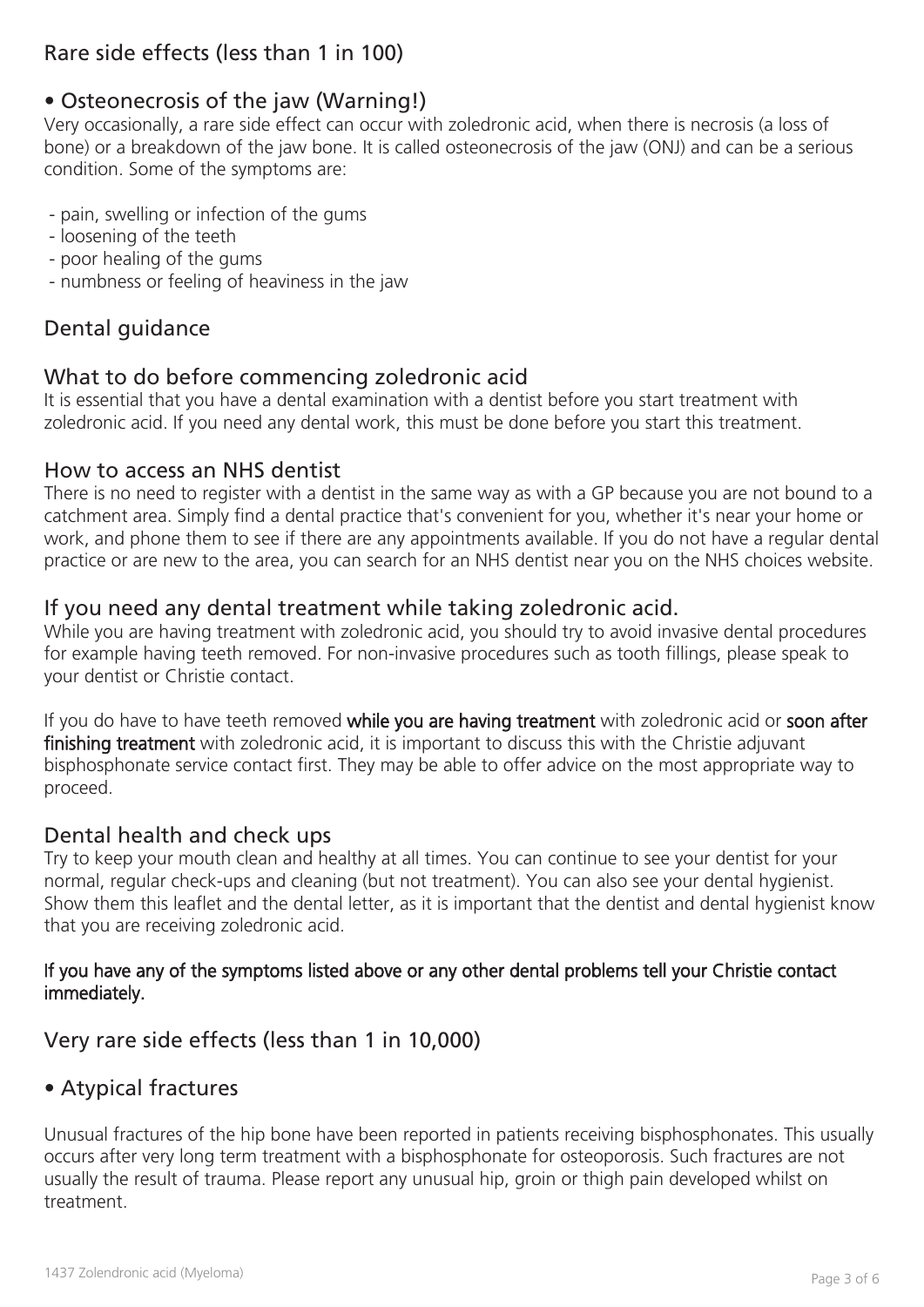# **Contacts**

If you have any general questions or concerns about your treatment, please contact the Haematology Team.

| • Lisa Jeffrey, Emma Whitham and Decima Govett<br>Haematology Clinical Nurse Specialists                      | 0161 918 7962                                              |
|---------------------------------------------------------------------------------------------------------------|------------------------------------------------------------|
| • Haematology and Transplant day unit<br>• General enquiries<br>• For urgent advice ring The Christie Hotline | 0161 446 3924<br>0161 446 3000<br>0161 446 3658 (24 hours) |
|                                                                                                               |                                                            |
|                                                                                                               |                                                            |
|                                                                                                               |                                                            |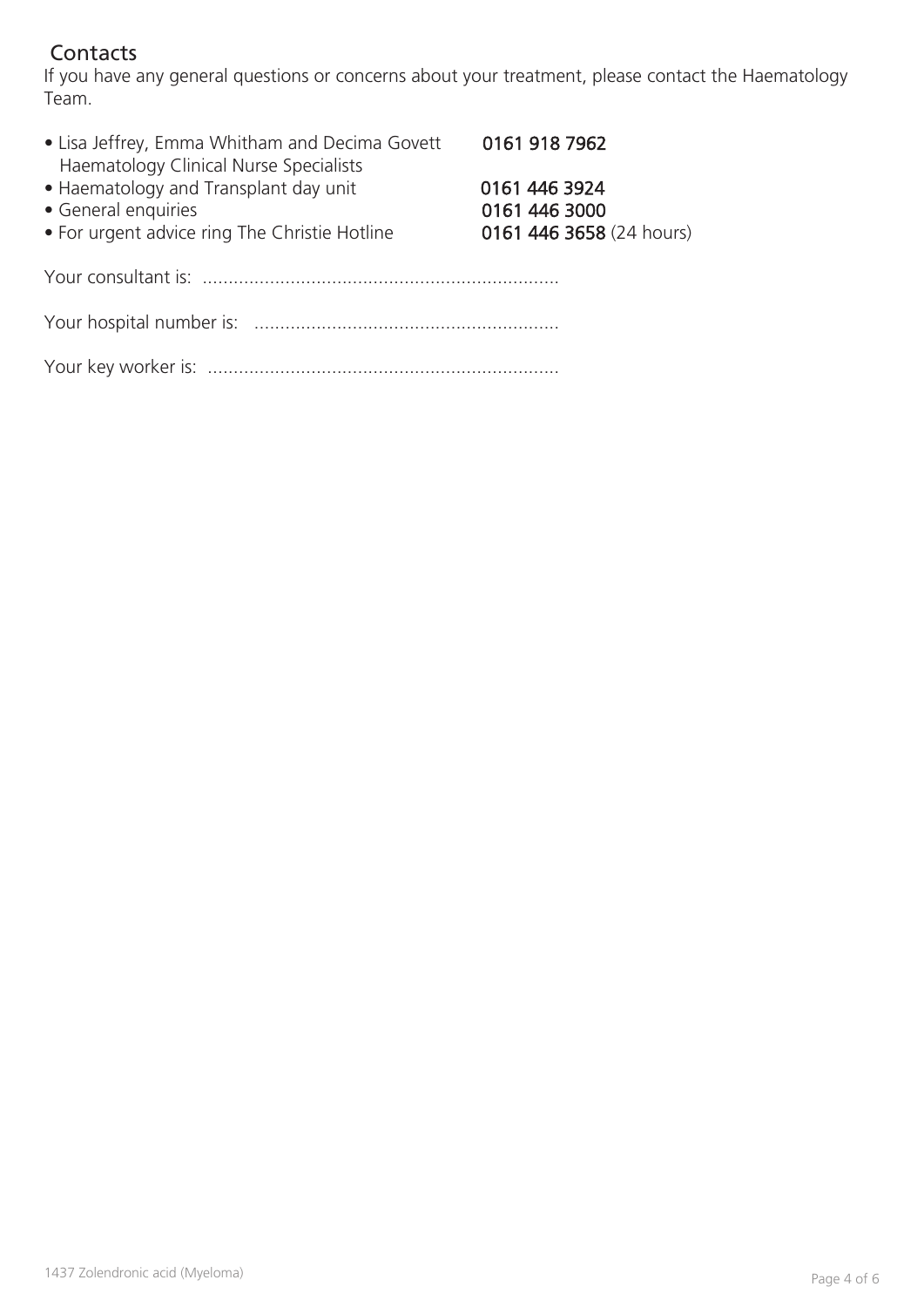NOTES: